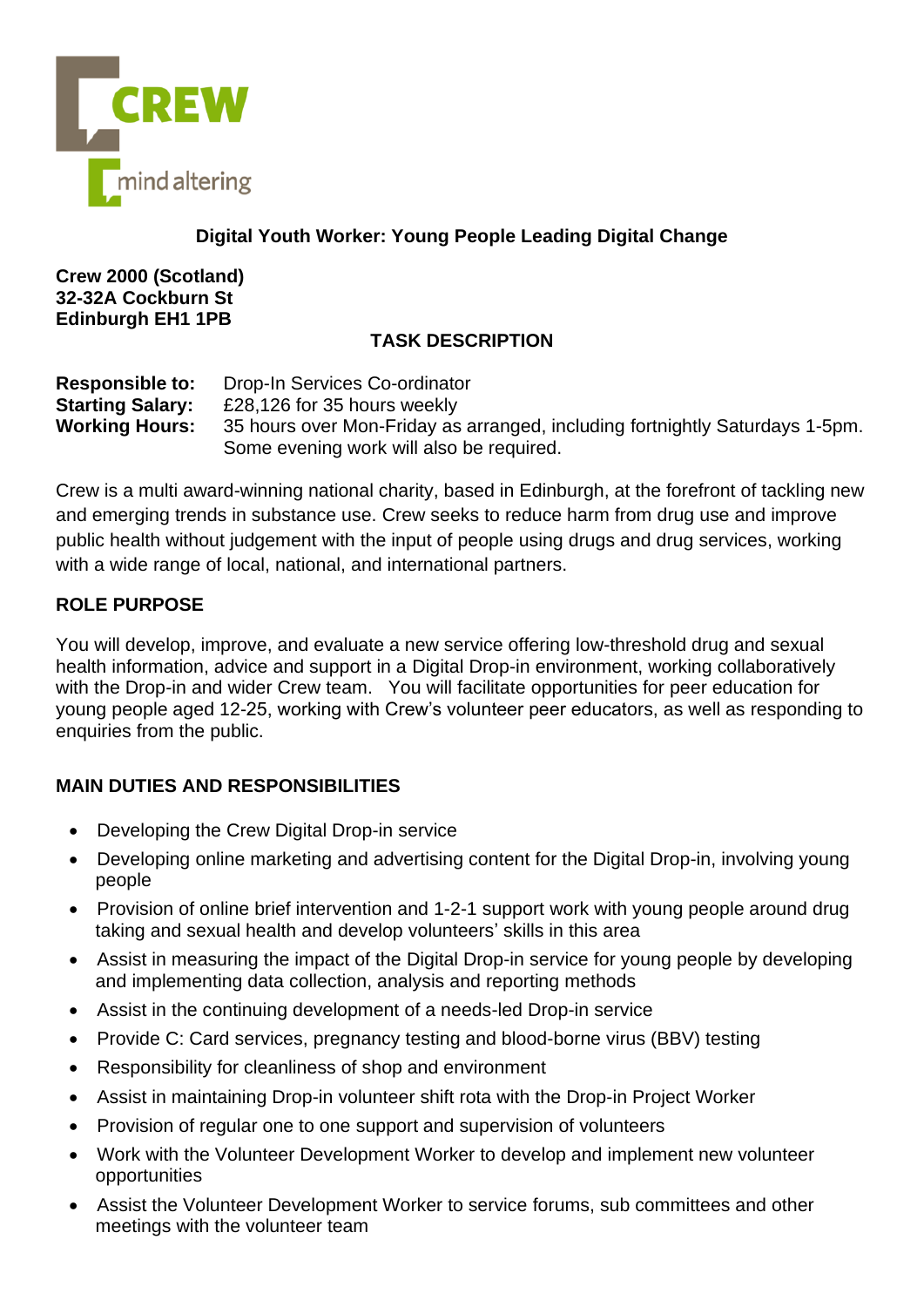

- Assist with the advance planning and publicity of volunteer social events
- Help to deliver induction and CPD training for volunteers alongside the Drop-in and wider Crew teams
- Maintain contact and communication with the Crew staff team as appropriate, contributing to fortnightly whole team meetings and regular Drop-in team project/planning meetings
- Attend regular support and supervision meetings with line manager
- Support the work of Crew in covering any reasonable request. Any request that becomes a regular activity will be added to your task description in negotiation with you.

## **PERSON SPECIFICATION**

| <b>Essential</b>                                                                          | <b>Desirable</b>                                                    |  |
|-------------------------------------------------------------------------------------------|---------------------------------------------------------------------|--|
| Aptitude/Abilities/Skills                                                                 |                                                                     |  |
| Ability to work as part of a team                                                         | Track record of successful social media<br>marketing and engagement |  |
| Ability to self-manage to high level and balance a<br>variety of competing priorities     | Skills in evaluation applications, e.g.,                            |  |
| Ability to take a pro-active role in the development of                                   | Salesforce, Survey Monkey                                           |  |
| the service and to capitalise on new opportunities                                        |                                                                     |  |
| Ability to respond positively to constructive feedback,<br>improving practice as a result |                                                                     |  |
| Ability to build positive relationships with and<br>motivate volunteers                   |                                                                     |  |
| Ability to work collaboratively with other organisations                                  |                                                                     |  |
| Excellent time management skills and highly<br>organised                                  |                                                                     |  |
| Excellent verbal and written communication skills                                         |                                                                     |  |
| ICT applications particularly Word and Outlook                                            |                                                                     |  |
| Social media content and campaign skills                                                  |                                                                     |  |
| Ability to work well under pressure and deal positively<br>with change                    |                                                                     |  |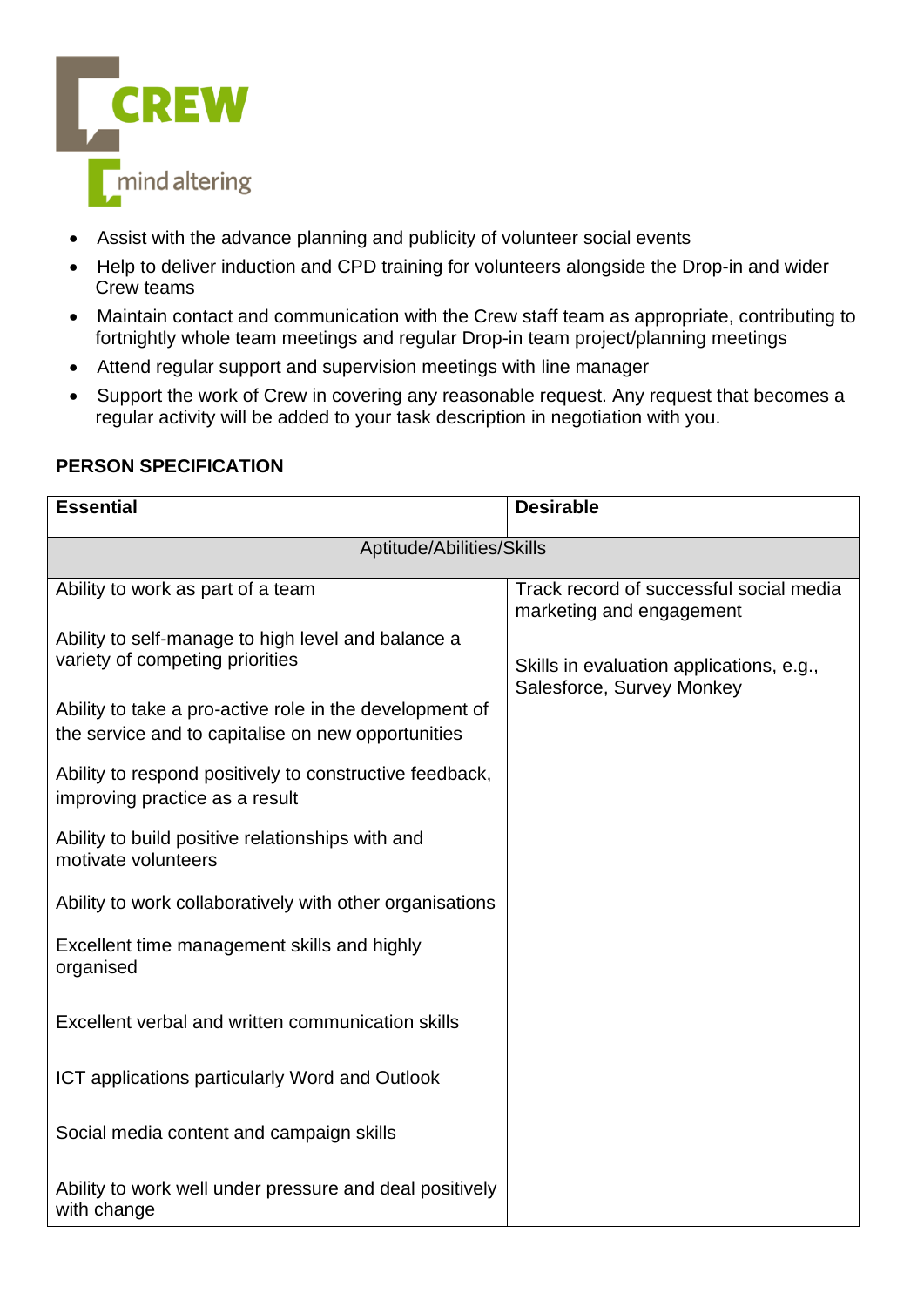

| Monitoring and evaluation skills                                                                                                                               |                                                                      |  |
|----------------------------------------------------------------------------------------------------------------------------------------------------------------|----------------------------------------------------------------------|--|
| <b>Previous Experience</b>                                                                                                                                     |                                                                      |  |
| Working to improve the health and wellbeing of<br>young people                                                                                                 | Working in a drop-in environment                                     |  |
| Providing one to one support to young people e.g.,<br>brief intervention work                                                                                  | Delivering online or phone support to<br>young people                |  |
| Track record of delivering online or phone support to<br>young people                                                                                          | Providing volunteer support and<br>supervision                       |  |
| Track record of developing effective digital                                                                                                                   | Petty Cash handling                                                  |  |
| engagement with young people                                                                                                                                   | Participation in Digital Youth Work or<br><b>Telehealth networks</b> |  |
| Working with volunteers                                                                                                                                        |                                                                      |  |
| Working experience of peer support/education<br>initiatives                                                                                                    |                                                                      |  |
| Working with drugs and/or sexual health issues                                                                                                                 |                                                                      |  |
| <b>Education Knowledge</b>                                                                                                                                     |                                                                      |  |
| Youth Work, mental health, counselling/psychological<br>support qualification or equivalent OR at least 1<br>years' experience of working in a young people's  | Training in sexual health or psycho-<br>stimulant drug use issues    |  |
| drop-in setting delivering one to one support.                                                                                                                 | Recent adult and child protection<br>training                        |  |
| Understanding of digital youth work safeguarding<br>measures and responsibilities<br>Understanding of youth work safeguarding measures<br>and responsibilities | NHS Lothian C: Card training                                         |  |
|                                                                                                                                                                | Blood Borne Virus (BBV) dry blood spot<br>testing training           |  |
|                                                                                                                                                                | Pregnancy testing training                                           |  |
|                                                                                                                                                                | First Aid at Work qualification or<br>equivalent                     |  |